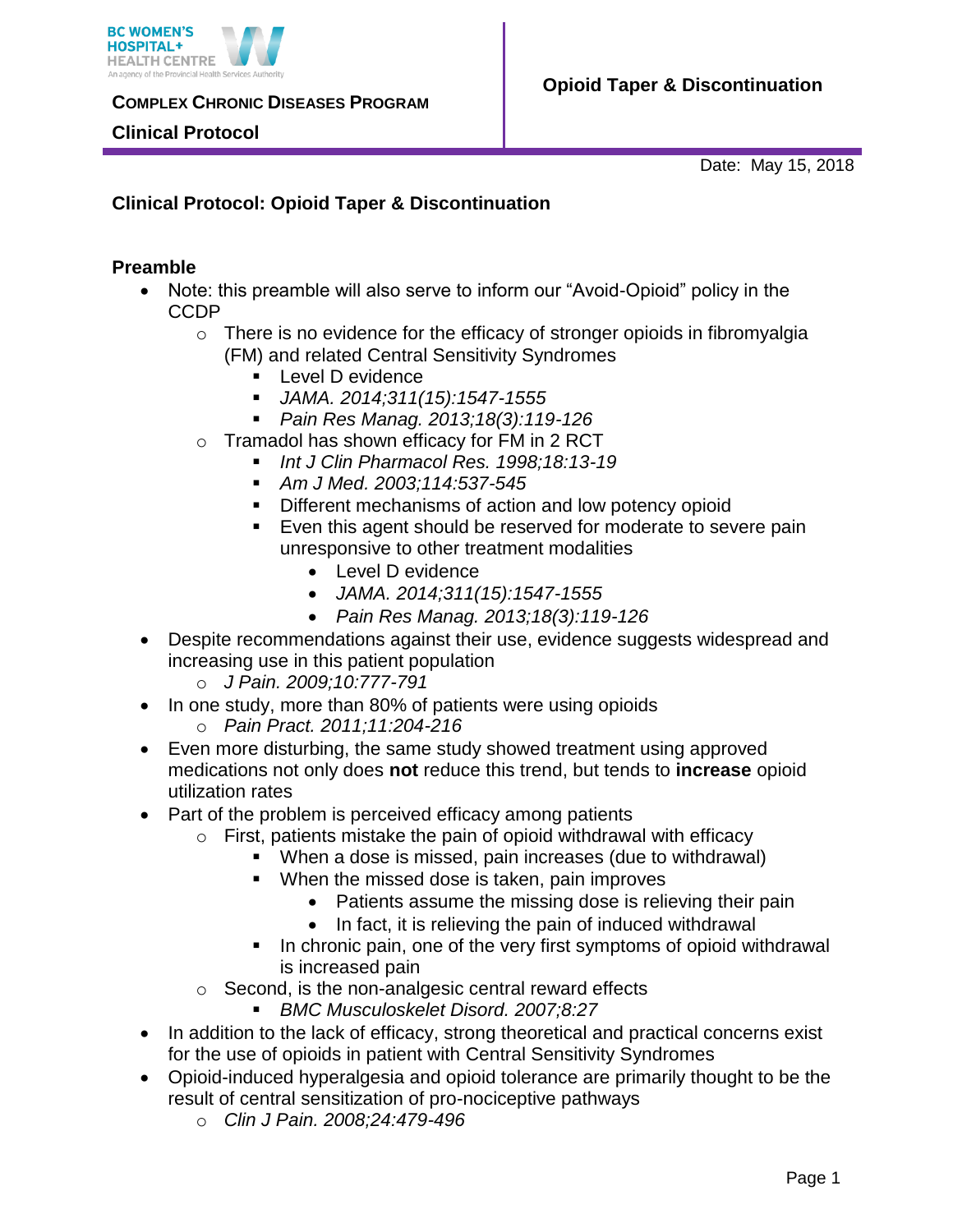

### **Clinical Protocol**

Date: May 15, 2018

- $\circ$  FM is a syndrome of central pain amplification that could be facilitated or augmented by opioid effects
	- *J Clin Rheumatol 2013;19: 72-77*
- Sensitization of pain transmission pathways involves activation of microglia and astrocytes, which leads to a pro-inflammatory phenotype that can be induced by opioids
	- o *Trends Neurosci. 2005;28: 661-669*
- The mechanism underlying this phenomenon appears to involve opioid-induced signaling and increase pro-nociception or central pain amplification
	- o *Pharmacol Rev. 2011;63:772-810*
- Opioids may also be less effective in patients with Central Sensitivity Syndromes
	- $\circ$  FM exhibit decreased mu-opioid receptor availability in areas of the brain key to pain and nociception processing
	- o *J Neurosci. 2007;27:10000-10006*
- Increased risk for misuse also exist in this population due to an increase prevalence of risk factors
	- o *J Holist Nurs. 2009;27:232-240*
	- o Risks:
		- **Anxiety**
		- **Mood disorder**
		- Low self-rated health status
- Finally, opioids may complicate other aspects of the syndromes by causing:
	- o Non-restorative sleep
		- o Fatigue
		- o Sedation and mental clouding (brain fog)
		- o Constipation (especially in IBS)
		- o *J Clin Rheumatol 2013;19: 72-77*
- From a practical perspective
	- o Not starting opioid treatment in FM and related disorders is the preferred approach
	- o Should rescue analgesics be required, tramadol is the agent whose efficacy is best supported by the literature and is least likely to cause opioid-induced hyperalgesia
		- However, even with tramadol, dose escalation should be avoided
		- This should be part of the contract with the patient for its use
	- $\circ$  The CCDP will be involved in promoting the idea of "no further increase" for patients on opioids and a discussion of opioid taper
	- o The CCDP may also need to be involved in opioid taper/discontinuation but does not write prescriptions for opioids
	- o Patient education is key
- Some Opioid Taper & Discontinuation protocols suggest a fixed schedule. In my experience, such protocols are less likely to be successful – and in one case it was lethal
- I prefer to only take one step at a time and go more slowly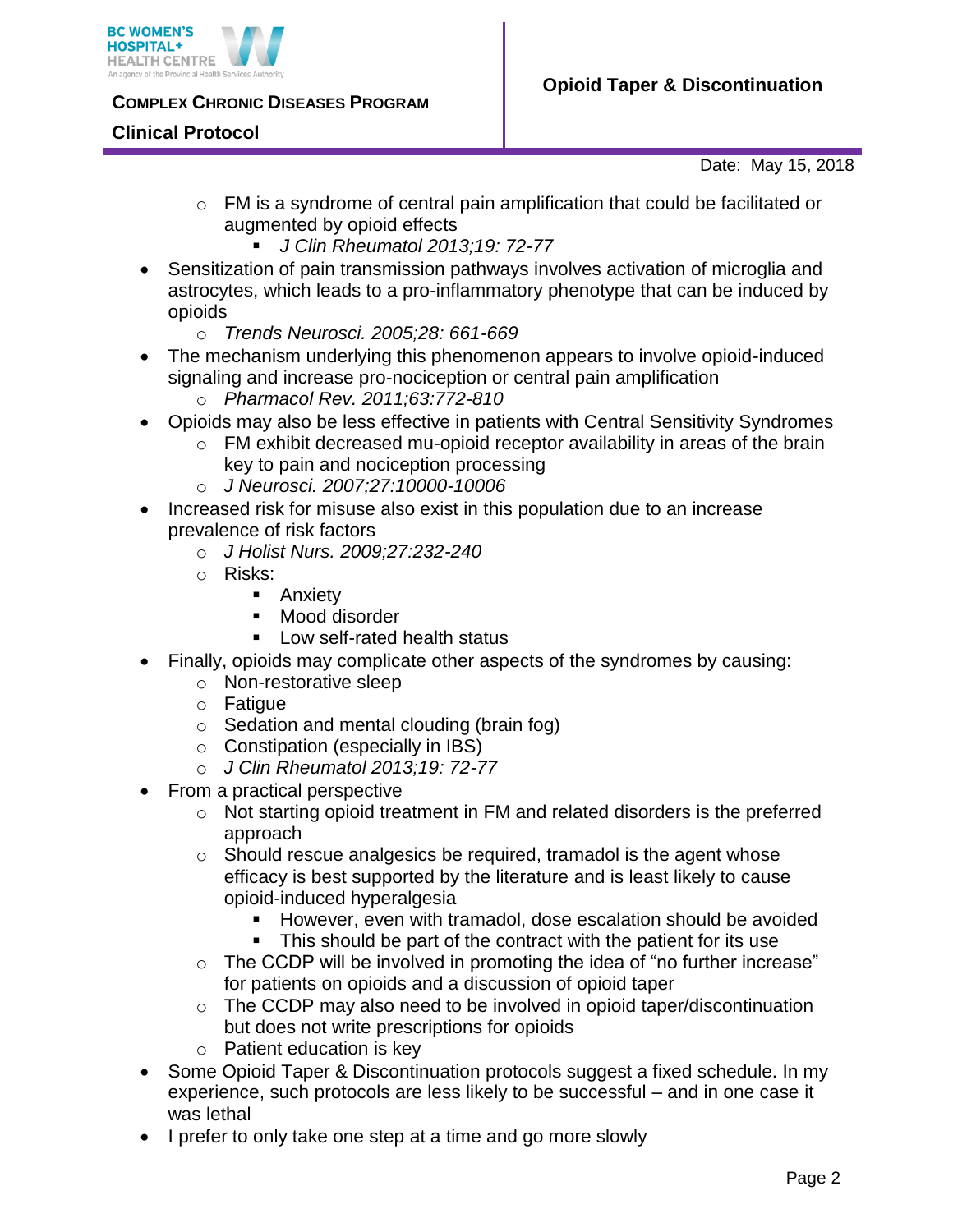

#### **Clinical Protocol**

Date: May 15, 2018

- $\circ$  I explain to patients that the opioids are now only preventing withdrawal and are not providing any benefit for their underlying pain
- $\circ$  I tell them that with each decrease in dose we, can expect their pain to come back to baseline over weeks to months
- o The amount of each decrease in dose depends on the size of their current dose – with larger doses, patients are able to tolerate a larger decrease in dose
- o As the dose gets smaller, so does the size of decrease in dose
- o Patients are highly variable in the speed of the taper; some patients may take  $1 - 2$  years, and sometimes more
- $\circ$  Patient buy is important. It is key to listen and to work with the patient and adjust the plan as needed
- $\circ$  In my discussions with patients, I use the metaphor of removing a bandaid. I ask them if they prefer to pull it off quickly or slowly
- o For patients on long-acting opioids, I decrease the long-acting opioid until a smaller size tablet is not available or the decrease in dose is too large using long-acting tablets; I then switch them to an equivalent dose of short-acting opioids. My preference is hydromorphone, but any short acting opioid can be used
- $\circ$  I make the switch from long-acting to short acting opioids without decreasing the dose; I wait until they are back to baseline before tapering any further
- Provide patient with information/dose adjustment handout; there is also a useful video
- It is expected that physicians would educate themselves about these drugs beyond the outline provided below
- Screen for additional comorbidities: depression, anxiety
- The treatments described below may occur one-on-one or in a group setting depending on resources

## **1. Patient Education**

- Patient education is key because:
	- $\circ$  Opioid taper and discontinuation are not usually patient driven
	- o Perceived efficacy of opioids among patients
	- o Fear of pain getting worse with no patient recourse
	- o Without patient buy-in, they may be looking for an opportunity for the taper/discontinuation plan to fail
	- o Patients need an explanatory model to understand what is going on
- Important to tell patients what to expect
	- o Your pain (and symptoms) will flare for the first week(s) after reducing dose
	- $\circ$  Your pain (and symptoms) will return to baseline in the within weeks to months
	- o We can provide other medications to help with withdrawal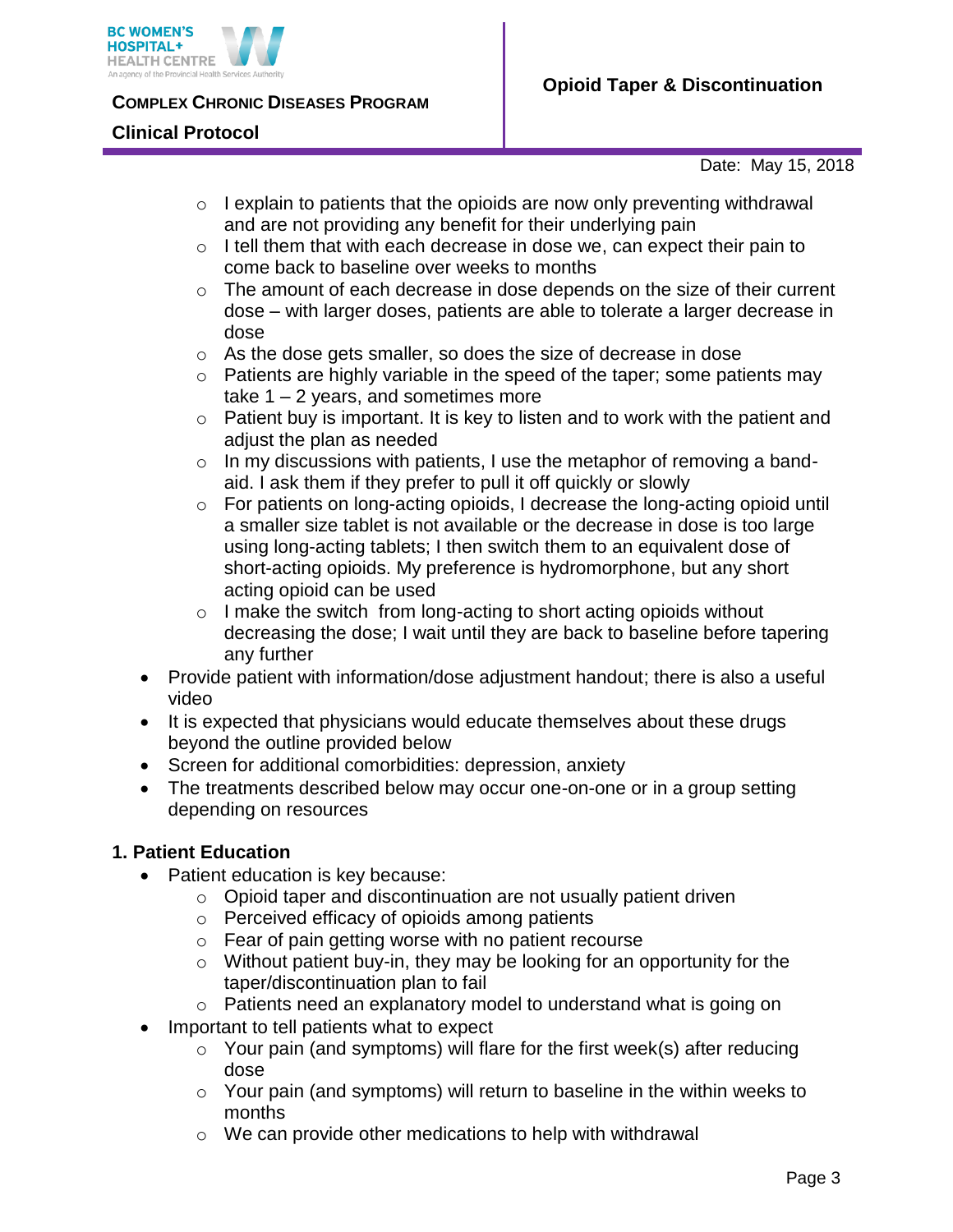

### **Clinical Protocol**

Date: May 15, 2018

- o We will taper slowly at a rate that you can tolerate
- o Many patients tolerate the process without significant suffering
- o Most patients feel better overall after reducing or discontinuing opioid
- $\circ$  The process is uncomfortable but not life threatening
- o Each dose reduction may result in flu-like symptoms beginning within 12 36 hours and peaking at 48 - 72 hours and then subside after 1 week
- o Some patients also experience mood changes
- Incorporated into multiple offerings (e.g., handouts, web-based resources) o [Opioid Taper and Discontinuation Patient Resources](http://www.bcwomens.ca/health-info/living-with-illness/living-with-complex-chronic-disease/opioid-taper)
- Incorporated into core group: Living with Complex Chronic Diseases
- "Family and Friends" evening session
	- o To register for the next event contact [infoccdp@cw.bc.ca](mailto:infoccdp@cw.bc.ca)

### **2. Physical Activity**

• Unknown

### **3. Sleep**

• See [Sleep Protocol](http://www.bcwomens.ca/Specialized-Services-Site/Documents/Complex%20Chronic%20Diseases%20(CCDP)/Clinical%20Protocol-Sleep.pdf) for details

### **4. Diet**

• Unknown

### **5. Alterative and Complementary Therapies**

Unknown

### **5.1 Acupuncture**

Has been shown in some studies to decrease symptoms of opioid withdrawal

### **6. Interventions**

- Could decrease "need" for opioid by improving pain generators
	- o May not make taper/discontinuation easier (see preamble)
- Maneuvers that target muscular trigger points, lengthen muscle contractures, and release painful scars and other connective tissue restrictions
- For example:
	- o Trigger Point Injections
	- o Intramuscular Stimulation (IMS)
	- o Myofascial release
	- o Nerve blocks
- Currently available:
	- o At the CCDP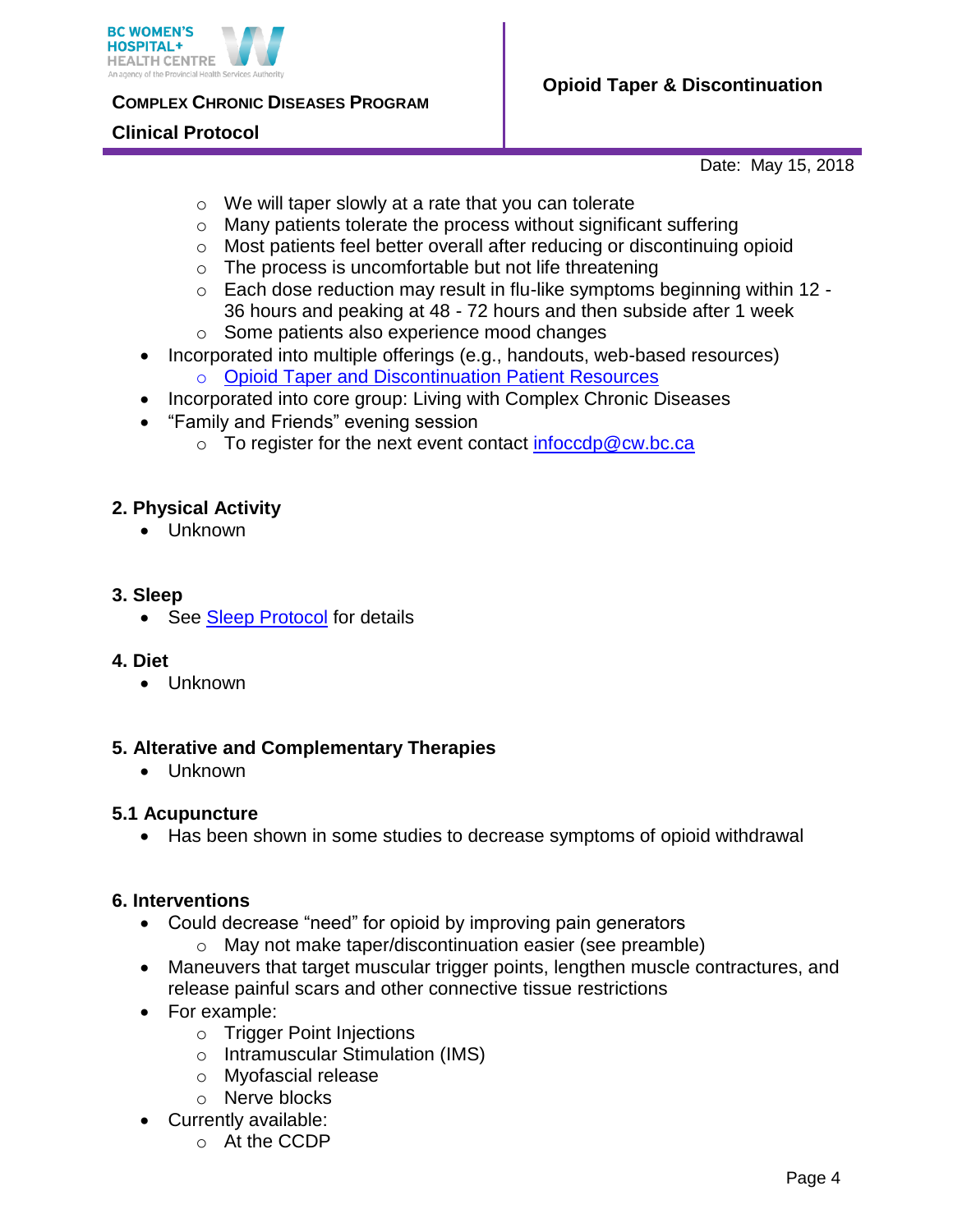

### **Clinical Protocol**

Date: May 15, 2018

- o Externally (outside referral):
	- Change Pain Clinic
	- Muscle MD
	- **Myo Clinic (Victoria)**
	- **Other practitioners across the province**

# **7. Psychological and Behavioural Interventions**

- Incorporated in core group: Living with Complex Chronic Diseases
	- o Combines Education, Pacing, CBT &, Mindfulness
	- o 10 weeks
- One-on-one counselling
- Incorporated into other groups

### **8. Medications**

### **Opioid Taper**

- Reduce the dose of long-acting agents first
- Allow patients to keep breakthrough dose until the end of the taper
- Reduce dose of long acting by  $5 10\%$  at a time
- Do not plan more than one step at a time (i.e., you are more likely to successful with a flexible tapering schedule than a fixed one
- Provide education handout (and other resources)
- $\bullet$
- See patient at regular intervals (e.g.,  $2 4$  weeks) intervals to monitor progress
- Check Pharmanet to make sure other physicians are not prescribing opioids
- Be sure to discuss this with the patient and that they should let other Health Care Providers (e.g., their pharmacist) know they are trying to wean off opioids
- Wait until the patient's pain has come back to baseline before tapering the dose any more
- Note: withdrawal may last up to 3 months after last dose
	- o Patients may benefit from clonidine, nabilone or loperamide (see below)
	- o Peak withdrawal occurs at the end of taper

## **8.1 Clonidine (Catapres)**

- Used to decrease risk of severe withdrawal and withdrawal symptoms
	- o Also, very effective against nightmares and sweating
- Dose:
	- $\circ$  Initial: 1/<sub>2</sub> tablet (0.05 mg) BID + QHS PRN
	- $\circ$  Increase to 0.1 mg BID + QHS PRN
		- Titrate based on duration of action (typically lasts 6-10 hours) and adverse effects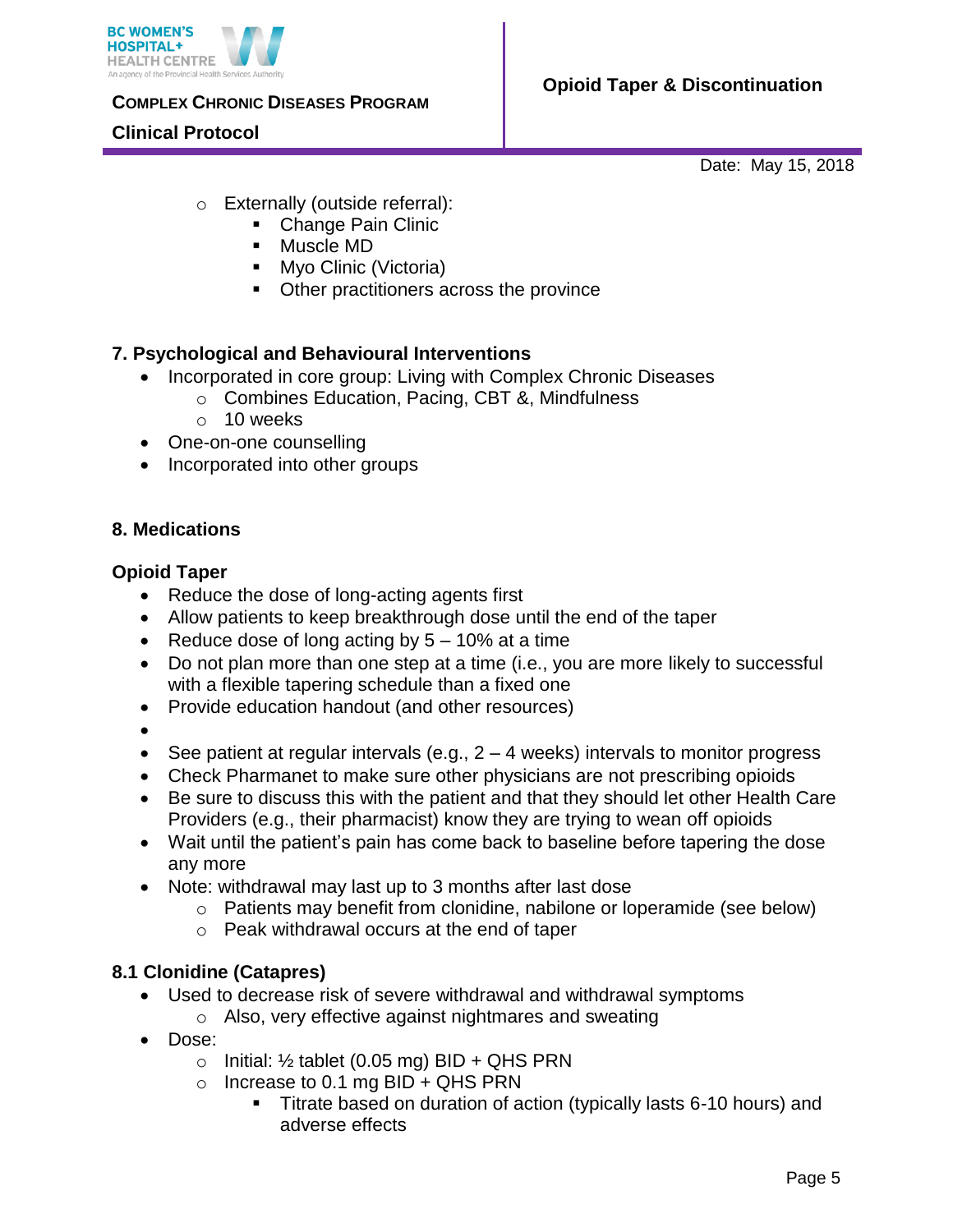



### **Clinical Protocol**

Date: May 15, 2018

- o Maximum 0.2 mg QID
- Usually well tolerated
- Watch for: hypotension / dizziness, drowsiness, headache, fatigue, insomnia, dry mouth, blurry vision
- Practical considerations:
	- o Prescribe 0.1 mg tablets
	- o Clonidine reaches steady state at 2 to 3 days
	- $\circ$  Consider tapering if patient on clonidine  $> 2$  weeks
	- o Sudden discontinuation may cause rebound hypertension and tachycardia
	- o Sample taper:
		- $100\%$  clonidine total daily dose =  $\qquad$  mg. Continue for 3 days after opioid discontinued
		- 75% initial dose x 3 days
		- 50% initial dose x 3 days
		- 25% initial dose x 3 days
		- Discontinue

#### **8.2 Nabilone (Cesamet)**

- Useful for withdrawal associated nausea, vomiting, anxiety, insomnia, and pain
- Has no street value, and can be discontinued abruptly without risk
- Assess for regular marijuana use
- Dose
	- $\circ$  Initial: 0.25 mg QHS
	- o Increase frequency q2-7 days as tolerated
	- o Maximum 2 mg TID
- Watch for: Drowsiness, dizziness, ataxia, headache, dry mouth, visual disturbances, hypotension, weight gain
- Practical considerations
	- $\circ$  0.25 mg and 0.5 mg covered by Pharmacare
	- o Nabilone should also be dispensed at 2-week intervals
	- $\circ$  Nabilone steady state at  $\sim$ 7 days
- Medicinal cannabis is also an option
	- o [greenleafmc.ca](https://greenleafmc.ca/)
	- o [www.cannabisclinics.ca](https://www.cannabisclinics.ca/home/)

### **8.3 Loperamide (Imodium)**

- Symptomatic management of abdominal cramping and diarrhea withdrawal symptoms
- Dose:
	- $\circ$  4 mg x 1 at first loose stool then 2 mg after each loose stool thereafter
	- $\circ$  4 mg x 1 at first loose stool then 2-4 mg QID taken 45 minutes before meals or PRN
	- o Maximum 16 mg/day
- Watch for: constipation, cramping